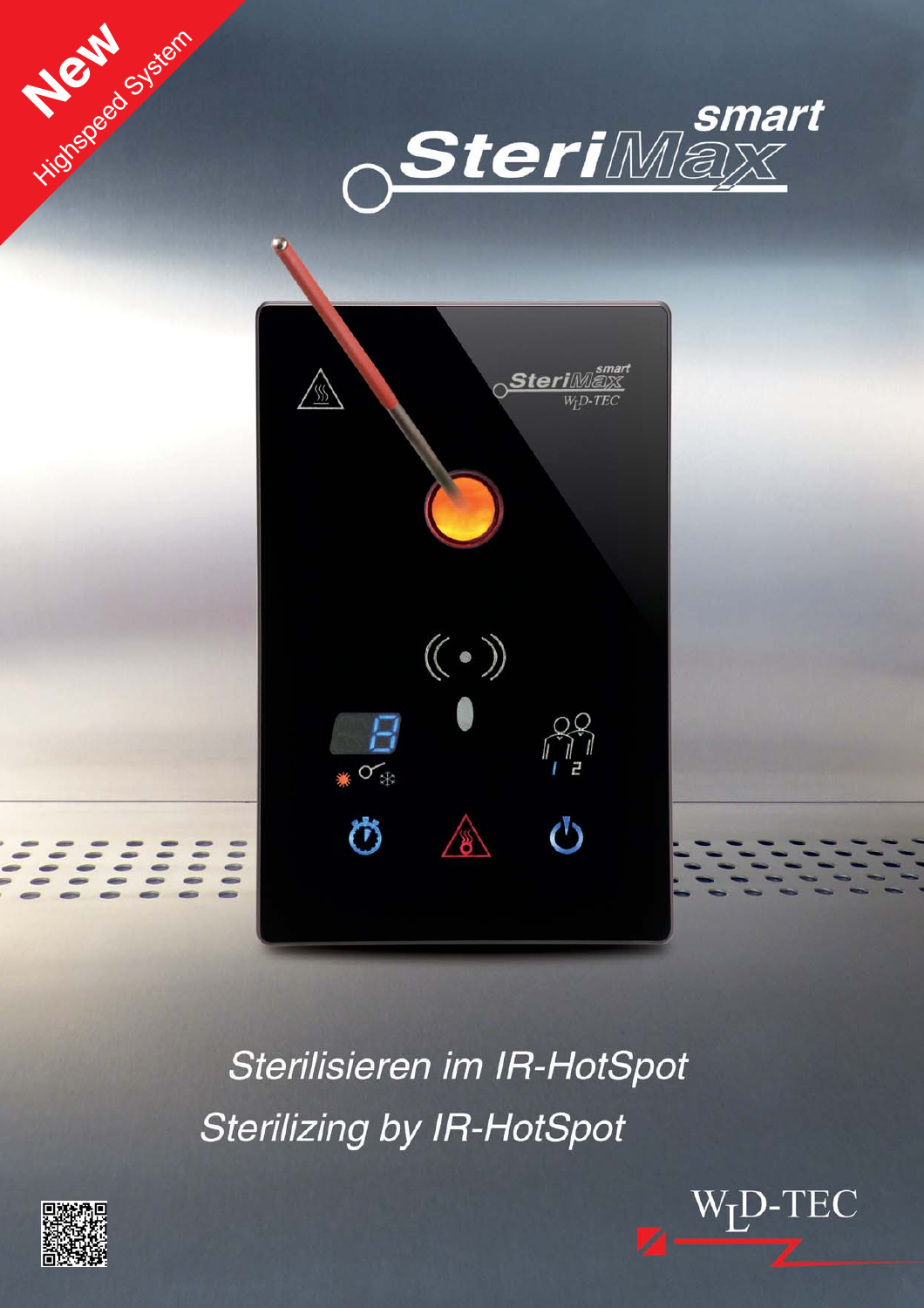

**Touchbedienung** ON / OFF - Benutzerwahl

**Touch operation** ON / OFF - user selection



**Touch-Timer Sterilisationszeit Touch-Timer**

sterilization time



**Touch-Timer** Abkühlzeiterinnerung für Impfösen

**Touch-Timer** cooling down reminder for loops



# **Infrarot Impfösen-Sterilisator - Sterilisieren im IR-HotSpot**

# **Highspeed-Ausglühen und Sterilisieren in seiner smartesten Form**

Wollen Sie Ihre Impfösen und empfindlichen Kleinstinstrumente schnell, effizient und ohne Gasflamme ausglühen oder sterilisieren? Dann ist unser elektrischer SteriMax **smart** Ihre erste Wahl – bestens geeignet für alle Labore, anaerobe Arbeitsumgebungen und Sicherheitswerkbänke!

## **Smartes Infrarotlicht – sofort einsatzbereit**

Speziell fokussiertes Infrarotlicht erzeugt einen IR-HotSpot und sterilisiert Ihre Impföse bei einer Temperatur von 750 bis 1000°C in nur 5 bis 10 Sekunden mit Energie aus der Steckdose, sofort und ohne jedes Vorheizen!

Langjähriges Know How steckt in unserer speziellen Ausglühröhre aus Quarzglas. Endseitig geschlossen, vermeidet sie jegliche Kontaminationsgefahr bei pathogenem Material.

Zum Reinigen lässt sich die Ausglühröhre mit einem Handgriff herausschieben.

## **Smarte Bedienung – berührungsloses Arbeiten**

SteriMax **smart** lässt Ihnen volle Konzentration auf Ihre Arbeit: Kaum einen Blick kostet das Einführen der Impföse in die Ausglühröhre; so einfach ist diese in der glatten Glasfront zugänglich.

Berührungslose IR-Sensortechnologie startet den Sterilisationsprozess automatisch.

Einstellbare Timer signalisieren optisch und akustisch das Ende des Sterilisierens und Abkühlens. Danach ist Ihre Impföse einsatzbereit! Die Timer lassen sich per Touch individuell und sekundengenau für zwei Benutzer einstellen und abrufen.

### **Smarte Energienutzung – minimale Wärmeabgabe**

'Thermocontrol' ist der Schlüssel für effiziente Energienutzung: Schneller aber schonender Softstart des Infrarotlichts, kurze Brenndauer und Nutzung von Restwärme für die nächste - entsprechend schnellere - Sterilisation. Wann immer Sie pausieren, pausieren auch Energieverbrauch und Wärmeerzeugung.

#### **Smartes Design – edle Eigenschaften**

SteriMax **smart** präsentiert sich im eleganten Gehäuse aus Edelstahl und Sicherheitsglas mit Touchpanel und bietet so selbst für extreme Laborbedingungen viele Vorteile:

- **Sofortige Einsatzbereitschaft ohne Aufheizphase**
- **Auto-Start durch berührungslose IR-Sensortechnologie**
- **Touchbedienung**
- **Einstellbare Sterilisations- und Abkühl-Timer für zwei Benutzer**
- **Ausglühröhre aus speziellem Quarzglas**
- **Einfachste Reinigung von Gerät und Ausglühröhre**

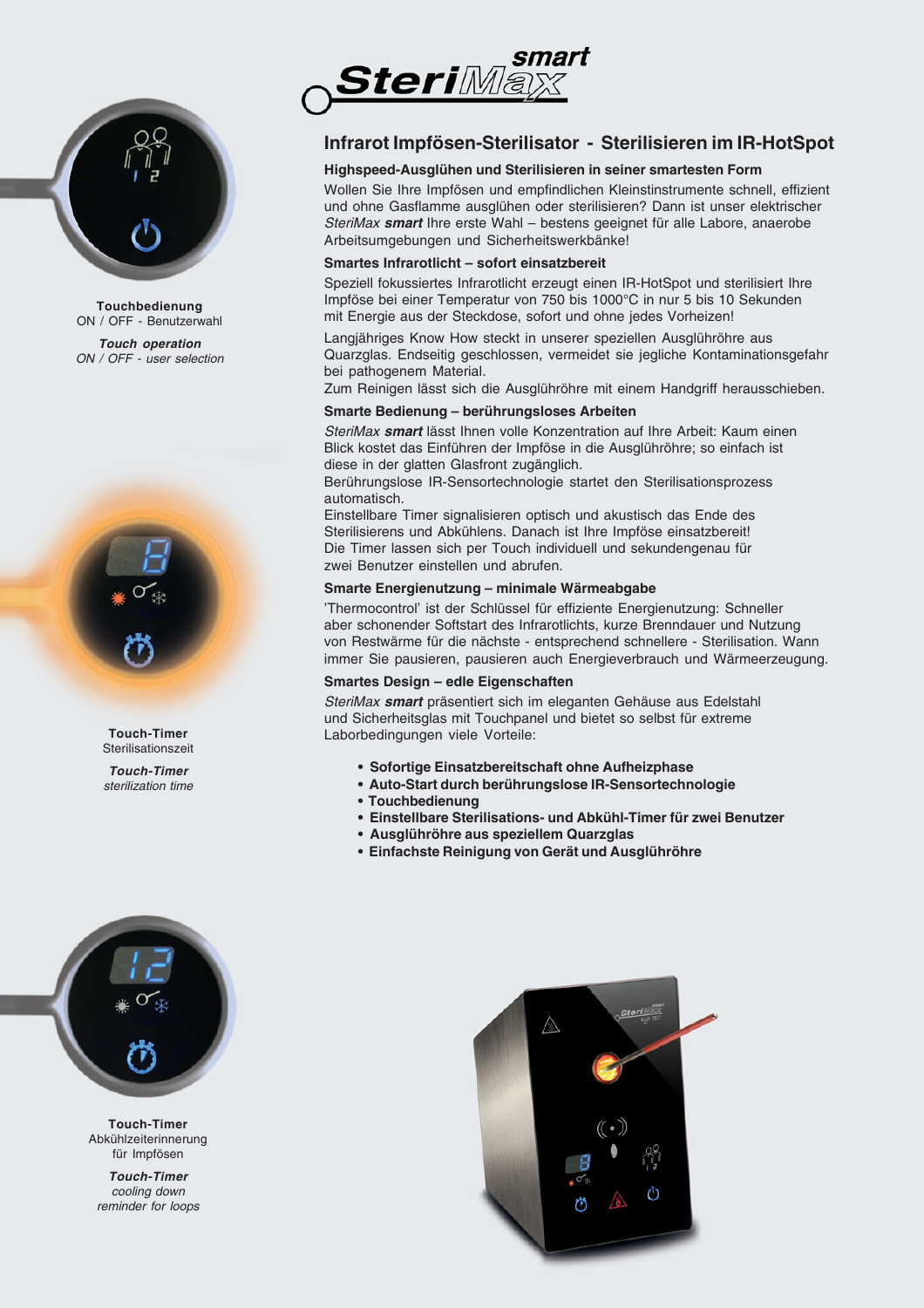

# **Infrared Loop Sterilizer - using IR-HotSpot Technology**

### **High-Speed Annealing and Sterilizing the Smart Way**

Are you looking for a fast, efficient and flameless product to anneal or sterilize your inoculation loops and delicate micro instruments? Then our electrical SteriMax **smart** should be your first choice – ideally suited for use in any type of lab, anaerobic work environment and Laminar Flow Cabinet.

### **Smart Infrared Light – Instantly Ready to Work**

Specifically focused infrared light generates an IR-HotSpot in which your inoculation loop is sterilized at temperatures from 750 to 1000°C after only 5 to 10 seconds. The SteriMax **smart** just needs to be plugged in and will be immediately ready to use, without any unnecessary warm-up period.

Our highly sophisticated annealing tube is based on many years of experience. It is made of special quartz glass. The tube is closed at one end preventing any risk of contamination with pathogenes.

The annealing tube can be slid out in a matter of seconds for easy cleaning.

# **Smart Operation – Touchless Working**

SteriMax **smart** allows you to fully focus on your core task. Hardly any attention is needed for inserting your inoculation loop into the annealing tube – which is easily accessible from the front of the flat glass panel.

Touchless IR-Sensor technology starts each sterilization process automatically. Adjustable timers signal both the completion of sterilization and cooling via the display and an audible signal. After that your inoculation loop is ready for use. Both timers can be adjusted and recalled individually and up to the second for two users by gently touching the panel.

#### **Smart Use of Power – Minimum Heat Dissipation**

'Thermocontrol' is the key element for an efficient use of power. It allows for quick but smooth softstart of the infrared light, a short heating period and the re-use of residual heat for the next sterilization process, which will be respectively shorter. Whenever you pause, your energy consumption and heat dissipation will pause as well.

#### **Smart Design – Outstanding Features**

SteriMax **smart** comes in an elegant stainless steel housing with a touch safety glass control panel designed for extreme laboratory environments with many unique features:

- **Instantly ready to work without any unnecessary warm-up**
- **Auto-Start through touchless IR-Sensor technology**
- **Touch operation**
- **Adjustable sterilization and cool-down timers for two users**
- **Annealing tube made of special quartz glass**
- **Very simple cleaning of the device and annealing tube**



**Berührungsloser IR-Sensor** zum automatischen Start des Sterilisationsvorgangs

**Touchless IR-Sensor** for an automatic start of the sterilization process



**Thermocontrol** mit Restwärmeanzeige

**Thermocontrol** with residual heat display



**Ausglühröhre** mit einem Handgriff herausschiebbar

**Annealing tube** removable in a matter of seconds